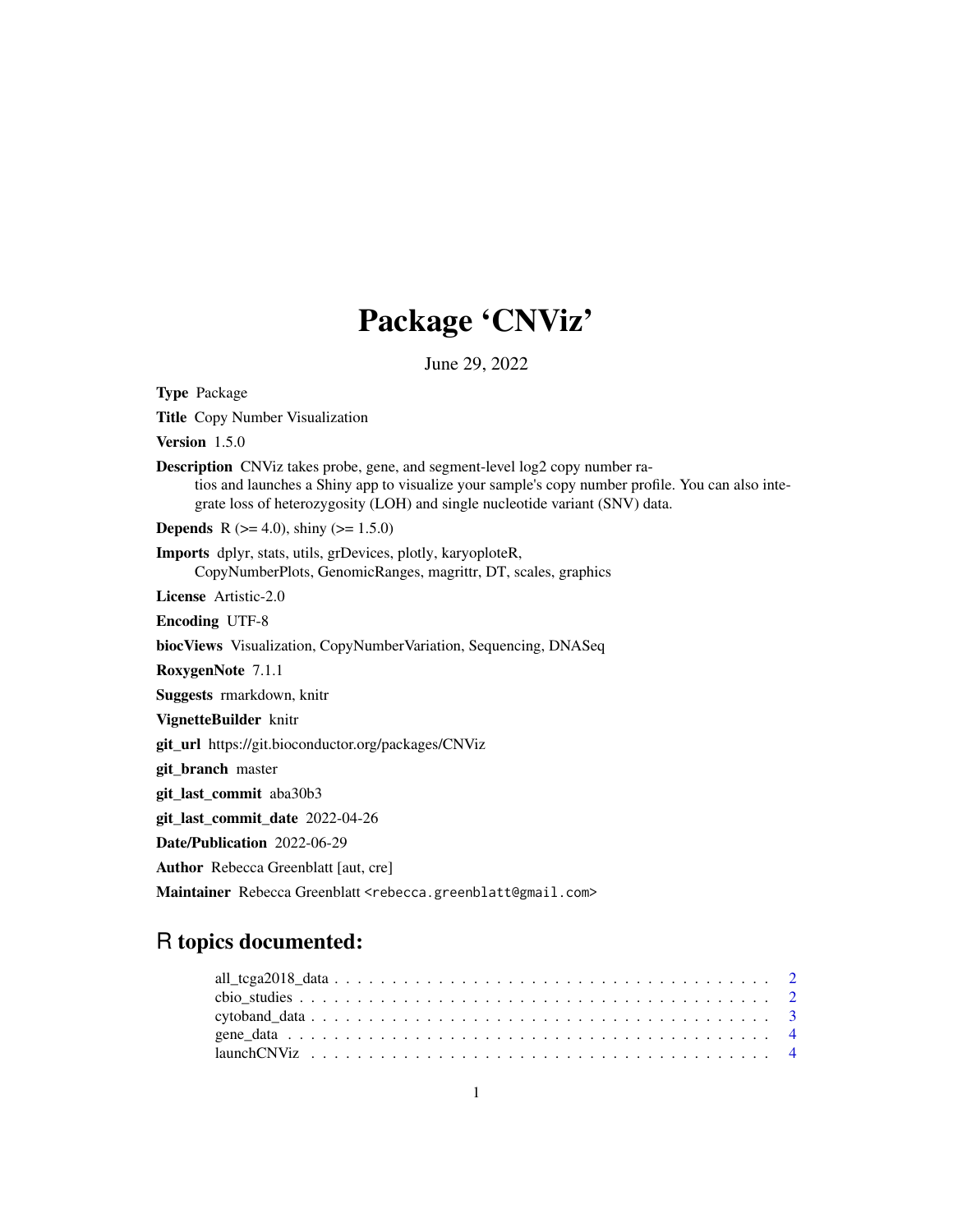## <span id="page-1-0"></span>2 cbio\_studies

| Index |  |  |  |  |  |  |  |  |  |  |  |  |  |  |  |  |  |  |
|-------|--|--|--|--|--|--|--|--|--|--|--|--|--|--|--|--|--|--|
|       |  |  |  |  |  |  |  |  |  |  |  |  |  |  |  |  |  |  |
|       |  |  |  |  |  |  |  |  |  |  |  |  |  |  |  |  |  |  |
|       |  |  |  |  |  |  |  |  |  |  |  |  |  |  |  |  |  |  |
|       |  |  |  |  |  |  |  |  |  |  |  |  |  |  |  |  |  |  |

all\_tcga2018\_data *Data from 2018 TCGA studies from cBioPortal*

## Description

A dataset containing the study name and aggregated gene level copy number data

## Usage

all\_tcga2018\_data

## Format

A data frame with 14944 rows and 6 variables:

hugoGeneSymbol hugo gene symbol Gain proportion of cohort with gain in this gene

Amplification proportion of cohort with amplification in this gene

ShallowDeletion proportion of cohort with shallow deletion in this gene

DeepDeletion proportion of cohort with deep deletion in this gene

study\_name cancer type and sample size

#### Source

<https://github.com/waldronlab/cBioPortalData> See data-raw folder.

| cbio_studies | Names of 2018 TCGA studies from cBioPortal |
|--------------|--------------------------------------------|
|--------------|--------------------------------------------|

## Description

A dataset containing the names and studyIds of the 2018 TCGA studies from cBioPortal.

#### Usage

cbio\_studies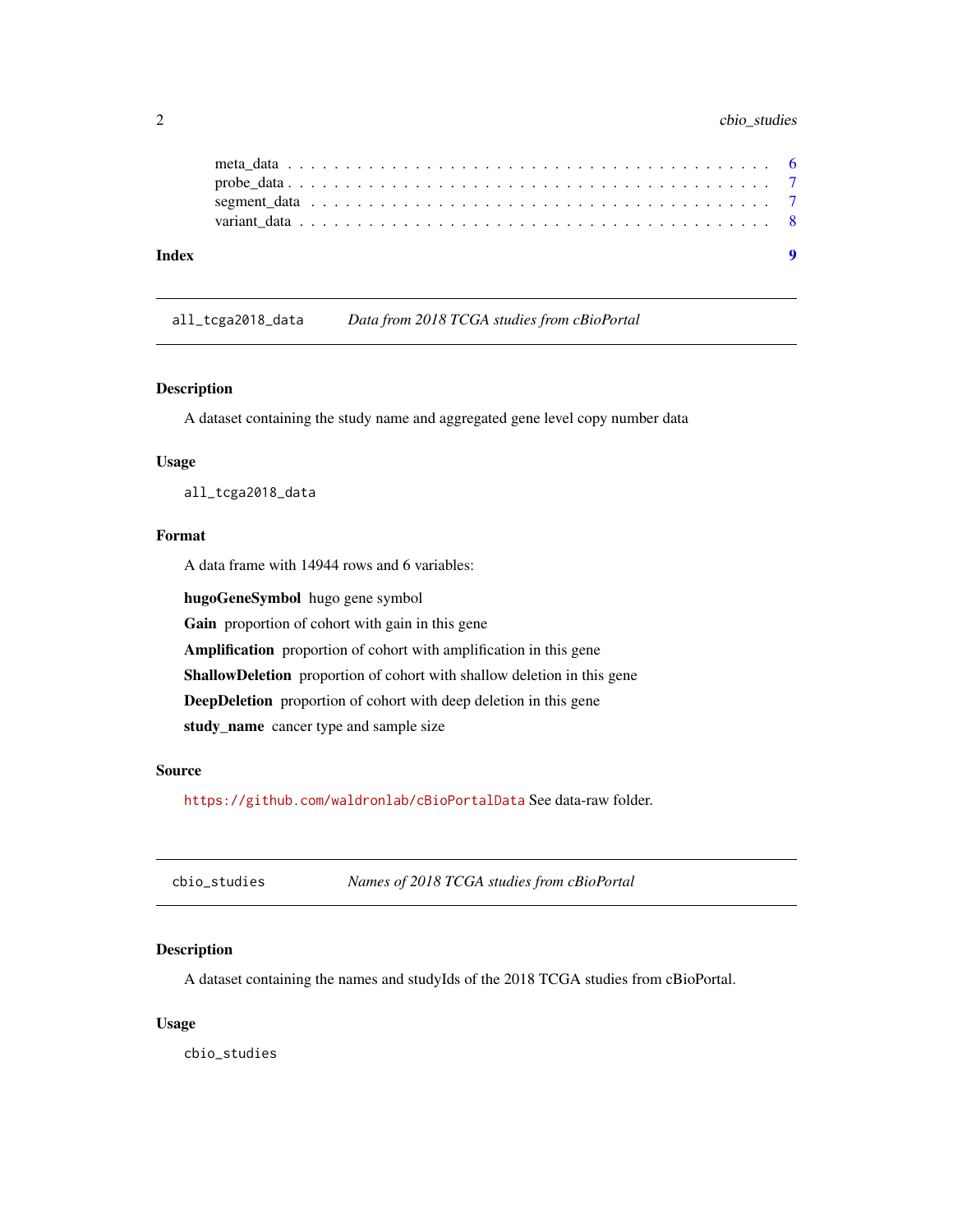## <span id="page-2-0"></span>cytoband\_data 3

## Format

A data frame with 32 rows and 2 variables:

Cancer Name of diagnosis and sample size

studyId studyId that can be used in the cBioPortalData R package

## Source

<https://github.com/waldronlab/cBioPortalData> See data-raw folder.

cytoband\_data *Genomic locations of cytoband labels*

## Description

A dataset containing the chr, start and end position for cytobands according to hg38.

#### Usage

cytoband\_data

## Format

A data frame with 863 rows and 6 variables:

chrom chromosome

chromStart start position

chromEnd end position

name cytoband name

gieStain color

color HEX color

## Source

<https://genome.ucsc.edu/cgi-bin/hgTables>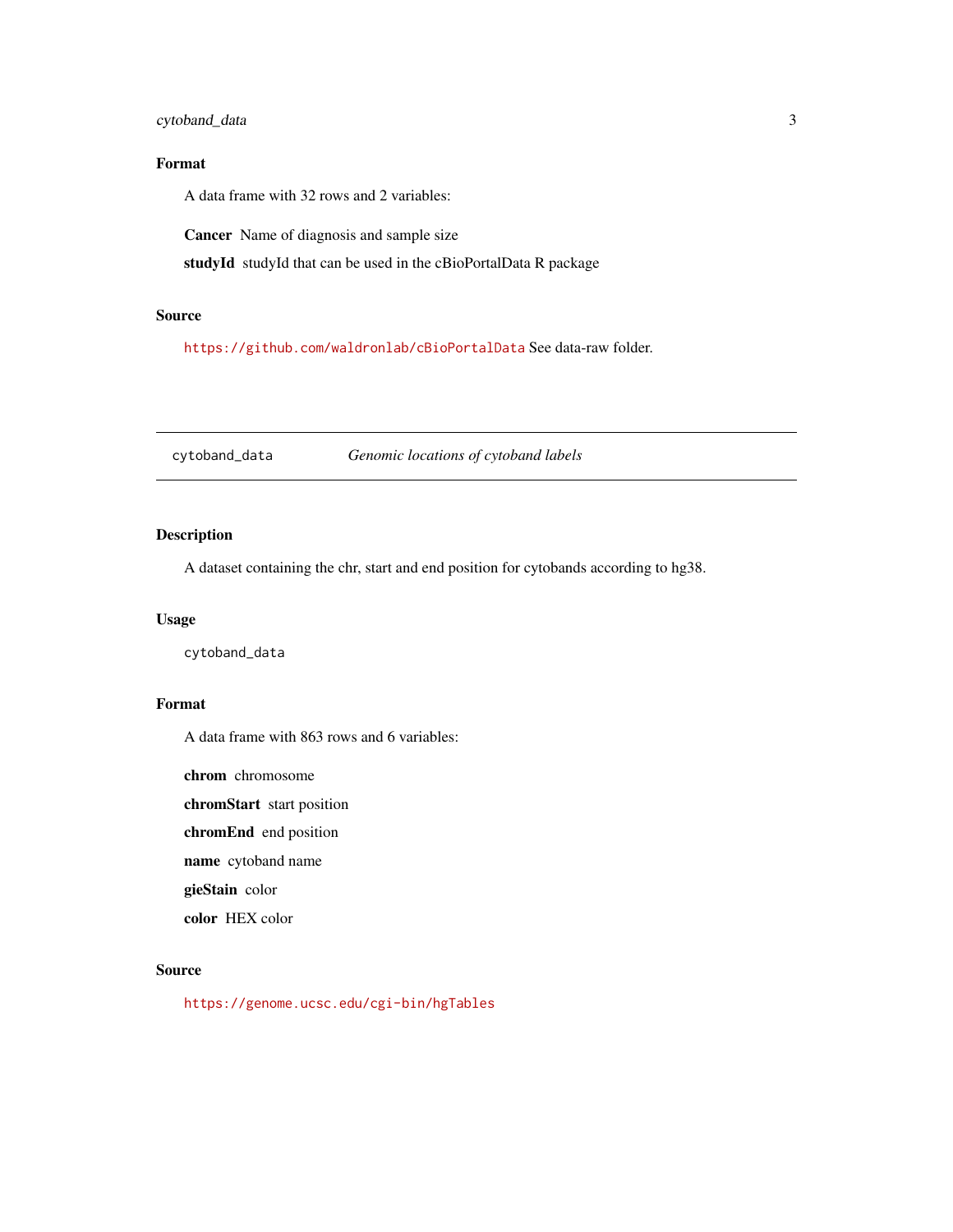<span id="page-3-0"></span>

#### Description

A dataset containing simulated gene data as sample input for launchCNViz

#### Usage

data(gene\_data)

## Format

A dataframe with 112 rows and 6 variables

chr chromosome start start location end end location gene gene name log2 log2 copy number ratio weight weight given to log2 value loh loss of heterozygosity

#### Source

Center for Personalized Diagnositics at the University of Pennsylvania

| launchCNViz | Launches CNViz, a shiny app to visualize your sample's copy number<br>data. |
|-------------|-----------------------------------------------------------------------------|
|-------------|-----------------------------------------------------------------------------|

#### Description

CNViz launches a shiny application to visualize your sample's copy number data. At least one of probe\_data, gene\_data, or segment\_data must be supplied; sample\_name, variant\_data and meta\_data are all optional. The more inputs supplied, the more informative the application will be. See the CNViz vignette for more information. Use the hg38 reference genome. CNViz only displays a single sample's data.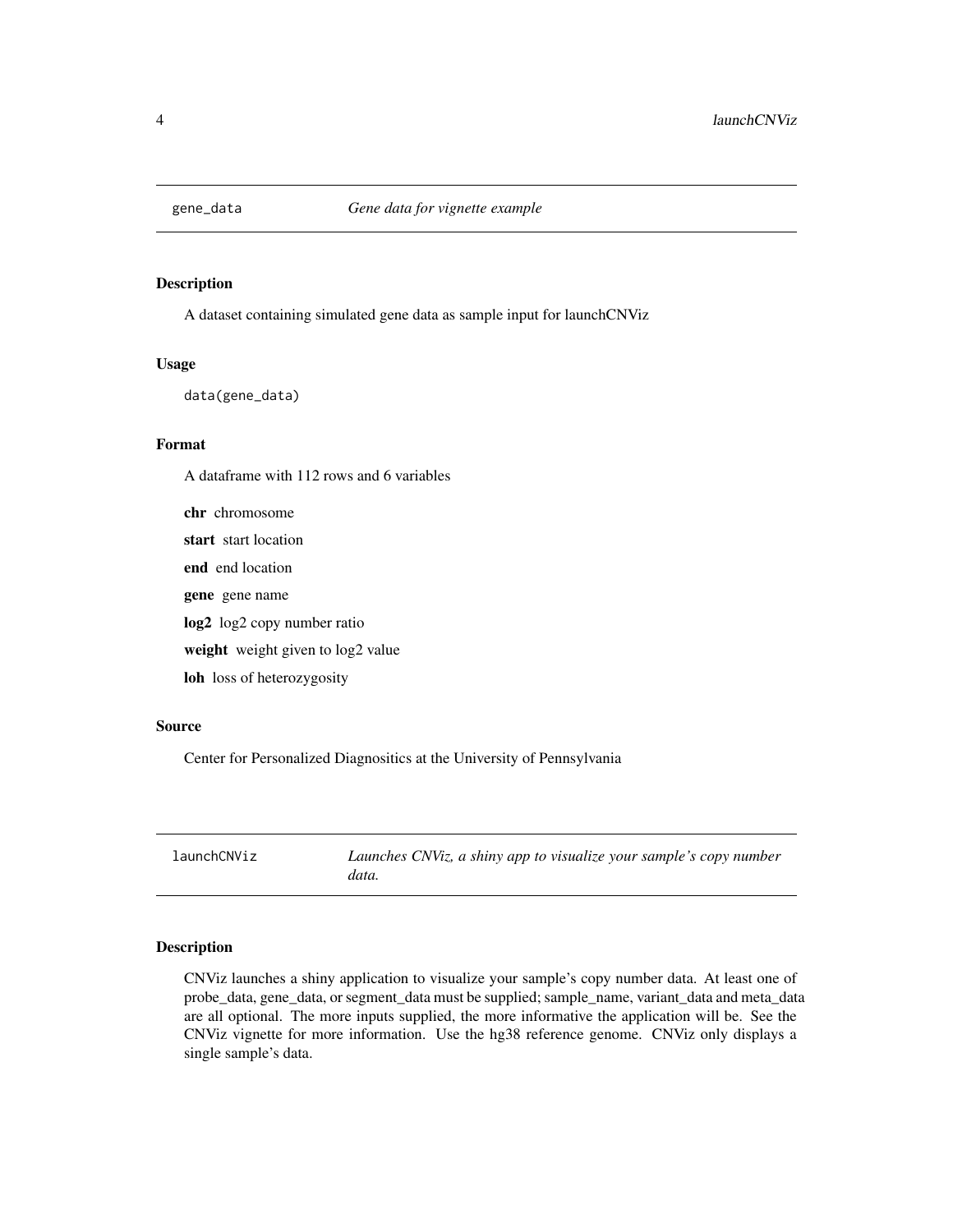## launchCNViz 5

## Usage

```
launchCNViz(
  sample_name = "sample",
  probe\_data = data.frame(),gene_data = data.frame(),
  segment_data = data.frame(),
  variant_data = data.frame(),
 meta_data = data.frame()
\mathcal{L}
```
## Arguments

| sample_name  | A string with the ID/name of your sample.                                                                                                                                                                                                                                                                                                                                                                                                                                                                                                 |
|--------------|-------------------------------------------------------------------------------------------------------------------------------------------------------------------------------------------------------------------------------------------------------------------------------------------------------------------------------------------------------------------------------------------------------------------------------------------------------------------------------------------------------------------------------------------|
| probe_data   | A dataframe or GRanges object containing probe-level data. If a dataframe,<br>column names must include chr, gene, start, end, log2. chr/seqnames column<br>should be formatted as 'chr1' through 'chrX', 'chrY'. start, end and log2 should<br>be numeric. If a GRanges object, gene and log2 are metadata columns. Optional<br>column/metadata: weight, where weight is numeric.                                                                                                                                                        |
| gene_data    | A dataframe or GRanges object containing gene-level data - one row per gene. If<br>a dataframe, column names must include chr, gene, start, end, log2. chr/seqnames<br>column should be formatted as 'chr1' through 'chrX', 'chrY'. start, end and log2<br>should be numeric. If a GRanges object, gene and log2 are metadata columns.<br>Optional columns/metadata: weight, loh; where weight is numeric and loh val-<br>ues are TRUE or FALSE.                                                                                          |
| segment_data | A dataframe or GRanges object containing segment-level data. If a dataframe,<br>column names must include chr, start, end, log2. chr column should be format-<br>ted as 'chr1' through 'chrX', 'chrY'. start, end and log2 should be numeric. If<br>a GRanges object, log2 is a metadata column. Optional column/metadata: loh;<br>where loh values are TRUE or FALSE.                                                                                                                                                                    |
| variant_data | A dataframe or VRanges object containg SNVs and short indels and columns of<br>your choosing. If a dataframe, the only required columns are gene and muta-<br>tion_id. Optional column: start; where start indicates the starting position of the<br>mutation. If a VRanges object, make sure gene is one of the metadata columns,<br>so it can be tied to the gene or probe data; a mutation_id column can also be<br>included, otherwise it will be constructed. Additional columns might include<br>depth, allelic_fraction, ref, alt. |
| meta_data    | A dataframe containing your sample's metadata - columns of your choosing.<br>Optional column: ploidy; ploidy will be rounded to the nearest whole number.<br>Additional columns might include purity. This dataframe should only have one<br>row.                                                                                                                                                                                                                                                                                         |

## Value

a Shiny application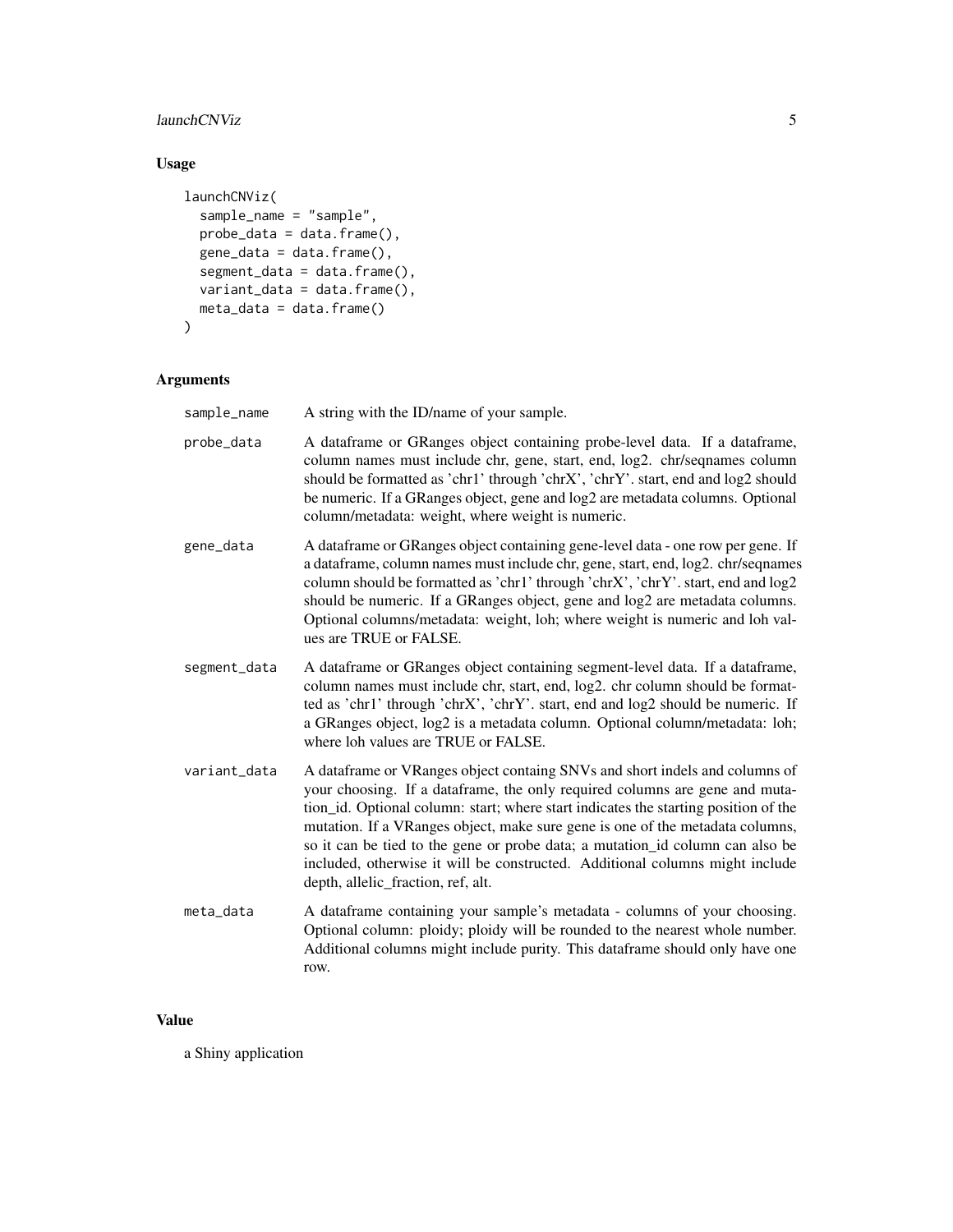#### Examples

```
probes <- data.frame(chr = c("chr1", "chr1", "chr4", "chr4", "chrX"),
gene = c("NOTCH2", "NOTCH2", "KIT", "TET2", "BTK"),
start = c(119922221, 119967406,54732072,105243553,101360541),
end = c(119922461,119967646,54732192,105243793,101360781),
log2 = c(-0.0832403, -0.0578757, 0.2131540, -0.3189430, -0.7876670),weight = c(0.684114, 0.681546,0.606129,0.682368,0.405772))
segments <- data.frame(chr = c("chr1","chr1", "chr4", "chr4", "chrX"),
start = c(1050069, 124932724, 1942322, 51743951, 1198732),
end = c(122026459, 246947668, 49712061, 188110779, 37098762),
log2 = c(1, 1, 1, 1, 0.5849625), loh = c(FALSE, FALSE, FALSE, TRUE, TRUE))
meta \leq data.frame(purity = c(.5),
ploidy = c(2), sex = c("Female")launchCNViz(sample_name = "sample123", probe_data = probes,
segment_data = segments, meta_data = meta)
```
#### meta\_data *Metadata for vignette example*

## **Description**

A dataset containing simulated metadata as sample input for launchCNViz

## Usage

```
data(meta_data)
```
#### Format

A dataframe with 1 rows and 2 variables

purity sample purity

ploidy tumor ploidy

#### Source

Center for Personalized Diagnositics at the University of Pennsylvania

<span id="page-5-0"></span>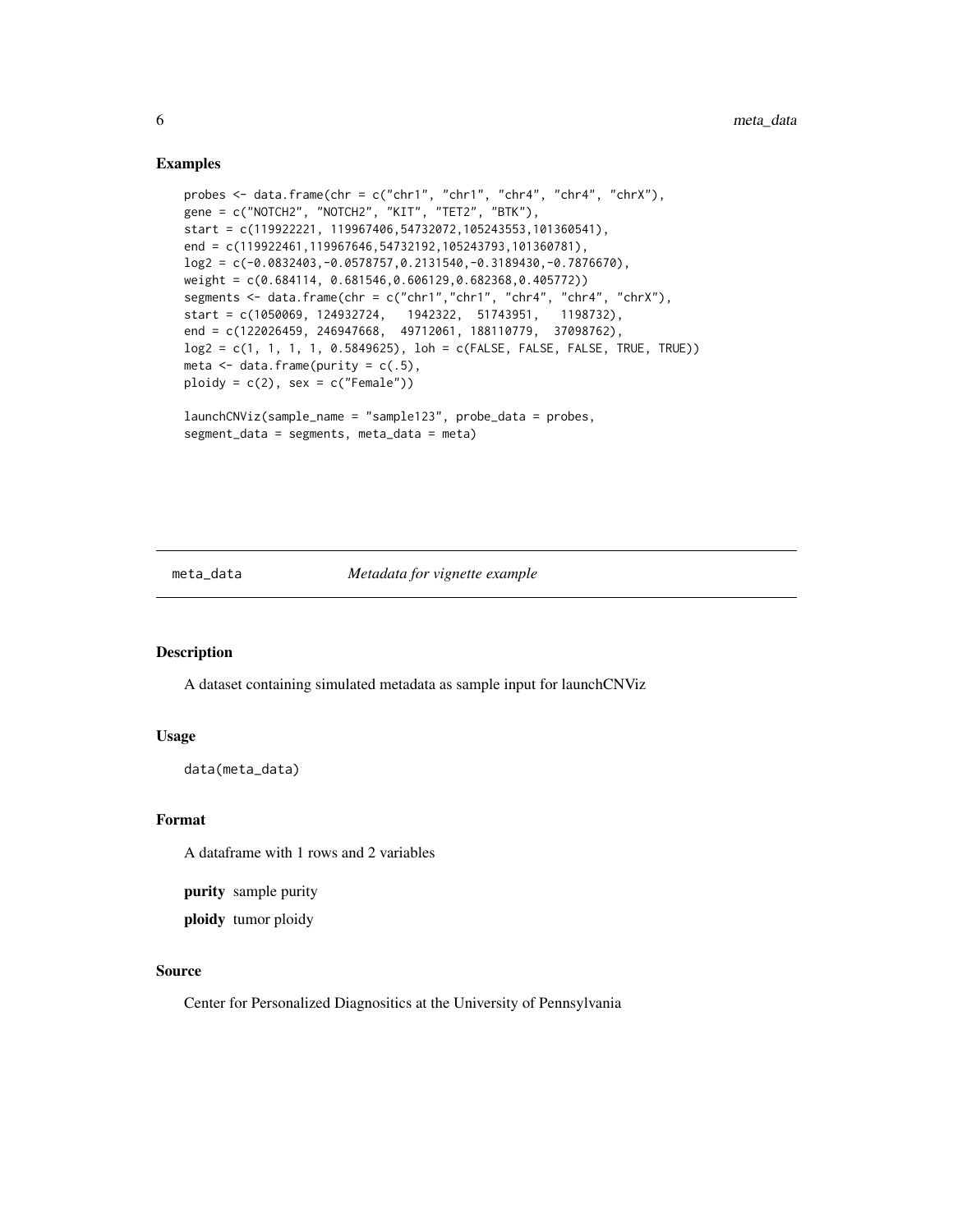<span id="page-6-0"></span>

## Description

A dataset containing simulated probe data as sample input for launchCNViz

#### Usage

data(probe\_data)

#### Format

A data frame with 2006 rows and 6 variables:

chr chromosome start start location end end location gene gene name log2 log2 copy number ratio weight weight given to log2 value

#### Source

Center for Personalized Diagnositics at the University of Pennsylvania

segment\_data *Segment data for vignette example*

## Description

A dataset containing simulated segment data as sample input for launchCNViz

#### Usage

data(segment\_data)

#### Format

A dataframe with 101 rows and 5 variables

- chr chromosome
- start start location
- end end location
- log2 log2 copy number ratio
- loh loss of heterozygosity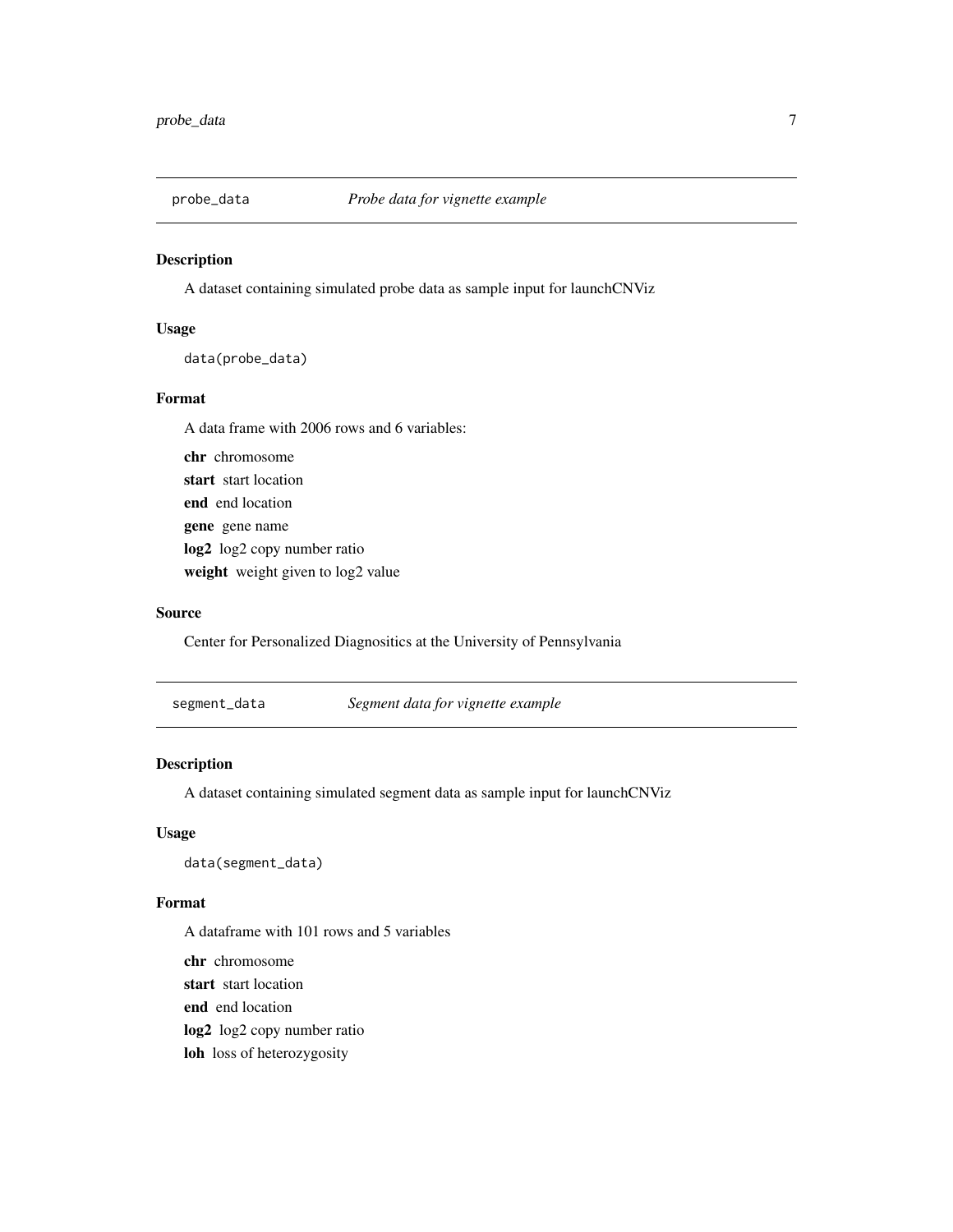## <span id="page-7-0"></span>Source

Center for Personalized Diagnositics at the University of Pennsylvania

variant\_data *Variant data for vignette example*

## Description

A dataset containing simulated SNV and indel data as sample input for launchCNViz

### Usage

data(variant\_data)

## Format

A dataframe with 119 rows and 4 variables

gene gene name

mutation\_id string with information about snv

depth read depth

start starting location

## Source

Center for Personalized Diagnositics at the University of Pennsylvania